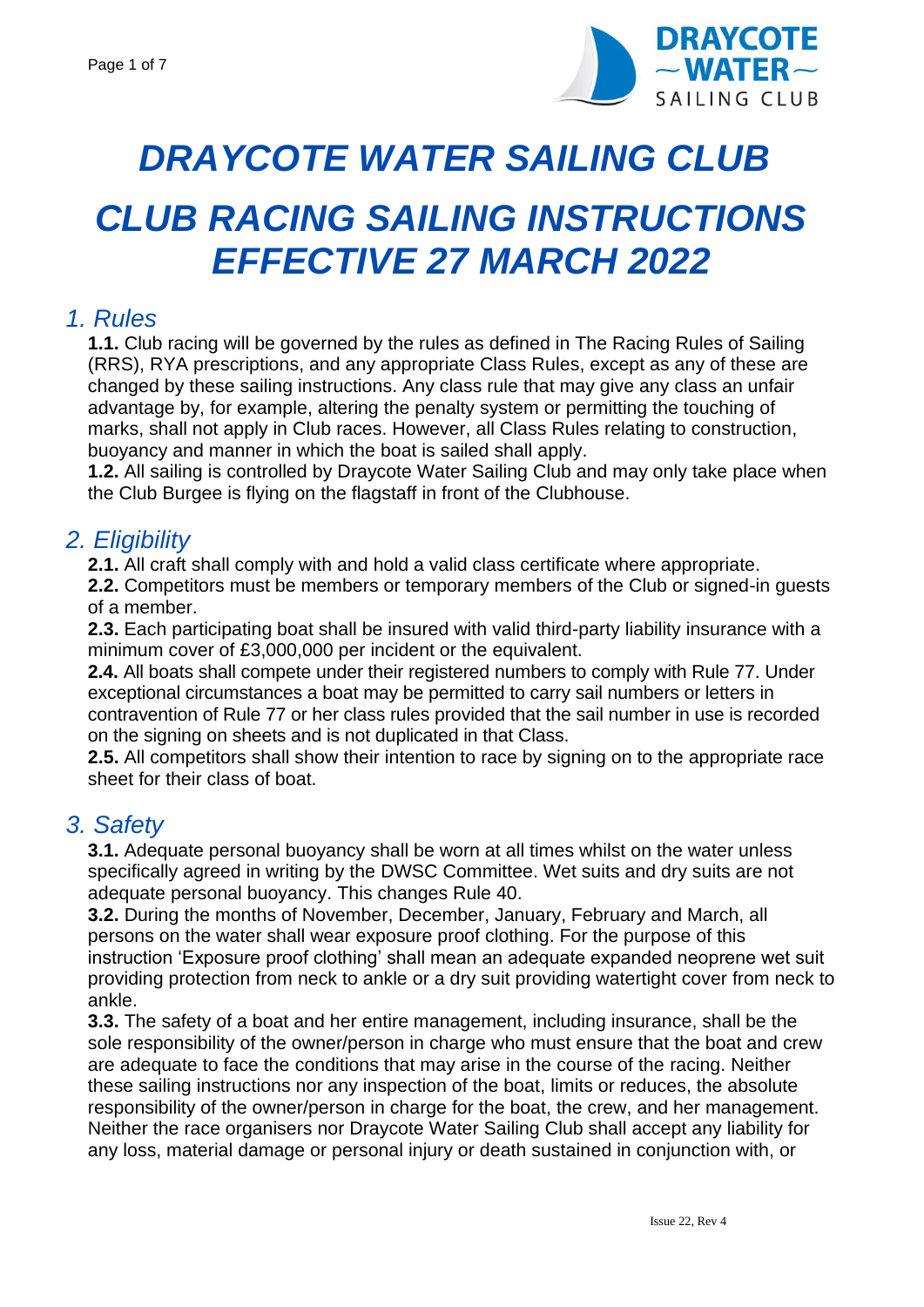

prior to, during, or after the race or races. Moreover, every owner/person in charge warrants the suitability of the boat for the race or races.

**3.4.** A black cone (Triangle) may be flown from the Club flagstaff if the wind strength exceeds 11 knots (Force 4 plus). This is to act as a warning to inexperienced sailors that they should seriously consider staying ashore. If the Bosun feels that sailors are not coping adequately with the conditions, he may instruct them to return to the shore. **3.5.** A black ball flown from the Club flagstaff signifies adverse conditions both on and off the water. All those intending to go afloat must report to the bosun before doing so. If the Bosun, at this, or any other later stage, feels that conditions are not suitable, he may instruct any water users to remain on or return to the shore.

#### *4. Notices to Competitors*

**4.1.** Notices to competitors shall be posted on the Official Noticeboard outside the wet bar, adjacent to the Club flagstaff.

## *5. Changes to Sailing Instructions*

**5.1.** Any change to the sailing instructions shall be posted at least 30 minutes before race time on the day it will take effect and shall be valid for all subsequent races in the series unless indicated to the contrary. The posting of such notice shall be signalled using a halyard on the Club flagstaff.

### *6. Signals Made Ashore*

**6.1.** Signals made ashore will be displayed on the club flagstaff. **6.2.** When flag AP is displayed ashore, '1 minute' is replaced with 'not less than 30 minutes' in the race signals AP.

#### *7. Schedule of Races*

**7.1.** The timing of races shall be displayed on the Official Noticeboard and on the Club's website.

**7.2.** The schedule of races will be determined by the individual fleets.

## *8. The Course*

**8.1.** The course(s) shall be displayed on the Clubhouse and / or the Committee Boat. **8.2.** If, having displayed the course, it is changed before the start of the starting sequence, this shall be signified by the raising of Flag L with one sound signal. Flag L shall remain hoisted for the race.

#### *9. Marks*

**9.1.** The marks shall be the lettered Club marks, the yellow moveable mark and any other additional marks signified on the course board. A map of the position of the Club marks may be purchased from the Club.

#### *10. Areas That Are Obstructions*

**10.1.** Fishing boats, whether engaged in fishing or not, shall rank as obstructions. For this purpose, the area within which a fishing line extends from, or is being cast from a fishing boat, shall form a part of the fishing boat.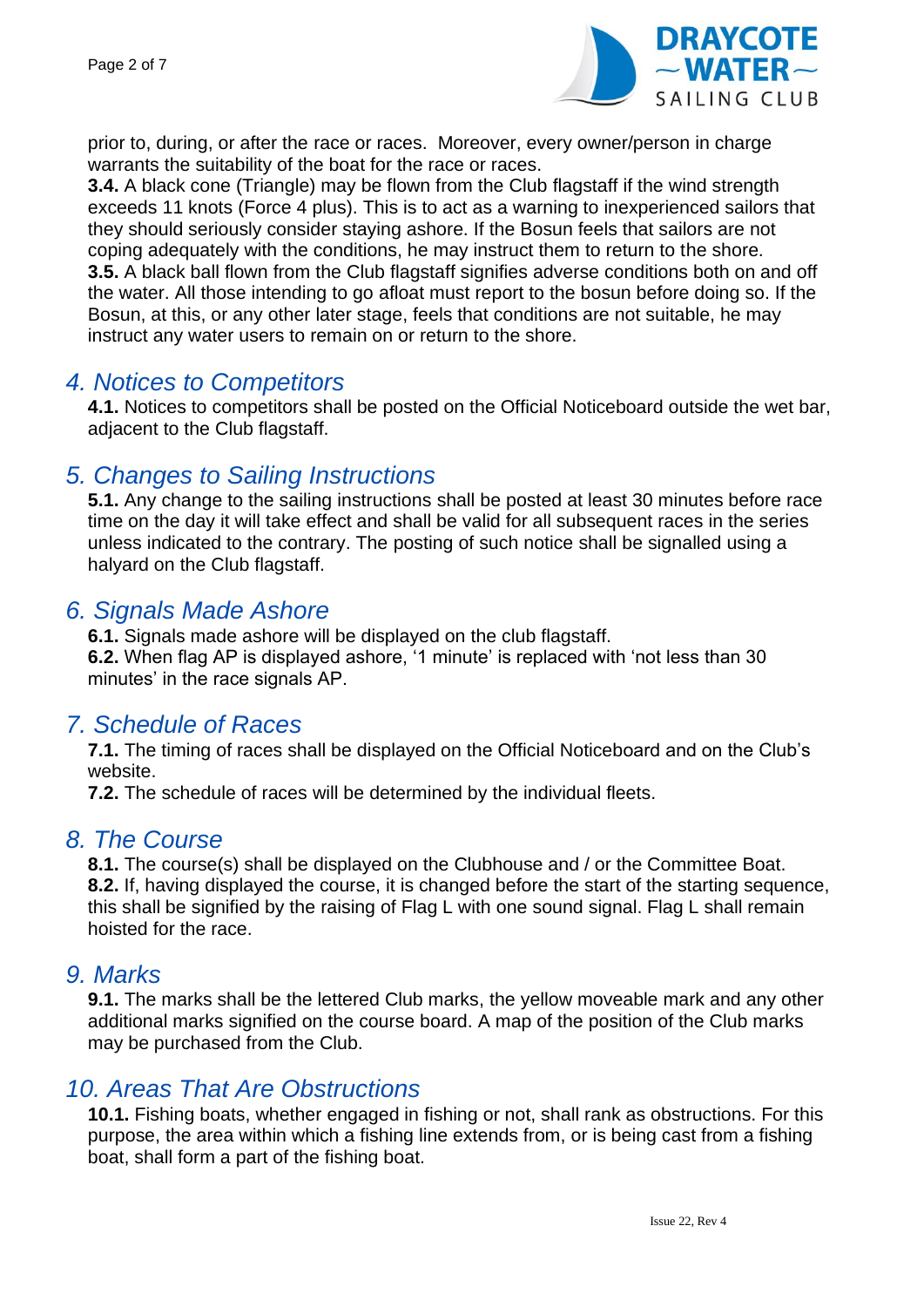

**10.2.** Rescue boats and Committee Boats, when not displaying definitive start or finish flags, shall similarly rank as obstructions.

**10.3.** 30 metres from the shore except at the Club compound.

### *11. Exclusion Areas*

**11.1.** Boats shall not sail at any time within 30 metres of the shore except at the Club compound.

**11.2.** Landing in an exclusion area is allowed only in an emergency.

**11.3.** The pontoon and moorings in front of the Clubhouse are for use only by official boats.

### *12. The Start*

**12.1.** The starting line shall be between a staff displaying a green flag on the Committee Boat and the start mark indicated on the course board. Alternatively, if a Club line start is used, the line will be between mark OL and the transit line on the front of the OOD box. **12.2.** Club races (with the exception of Pursuit Races) shall be started as follows. **This changes Rule 26.**

|               | <b>Time</b> | Lights            | Sound signal      | Start number displayed<br>on course board |
|---------------|-------------|-------------------|-------------------|-------------------------------------------|
| Warning       | -4 minutes  | Orange light      | Sound signal      |                                           |
| Preparatory   | -3 minutes  | Blue light        | Sound signal      | Number 1                                  |
|               | -2 minutes  | Yellow light      | Sound signal      |                                           |
|               | -1 minutes  | Green light       | Long sound signal |                                           |
| Fleet 1 start | 0 minutes   | <b>Blue Light</b> | Sound signal      | Number 2                                  |
|               | +1 minutes  | Yellow light      | Sound signal      |                                           |
|               | +2 minutes  | Green light       | Sound signal      |                                           |
| Fleet 2 start | +3 minutes  | <b>Blue Light</b> | Long sound signal | Number 3                                  |

The sequence is continued until all races are started.

**12.3.** The preparatory signal for the second and subsequent starts is indicated by the blue light replacing the green light for the previous start. Boats whose preparatory signal has not been made shall keep clear of the starting area and of all boats whose preparatory signal has been made.

**12.4.** In the case of a General Recall, the recalled start shall start 3 minutes after all other starts and previously recalled starts. This alters Rule 29.2.

**12.5.** Pursuit Races shall be started as follows:

- Classes start according to start times allocated to each class which indicate the minutes from datum that they start. If negative, the start number indicates that the class starts that many minutes before datum. If positive, the start number indicates that the class starts that many minutes after datum. The start numbers allocated to classes will be displayed on the official notice board.
- Red flag hoisted, with sound signal, 27 min before datum (6 min before Oppie start).
- Flag P hoisted, with sound signal, 24 min before datum (3 min before Oppie start).
- Flag P lowered (no sound signal), 22 min before datum (1 min before Oppie start).
- Red flag lowered, with sound signal, 21 min before datum (Optimist start).
- Red flag hoisted, with sound signal at datum.
- A sound signal will be made for each allocated start time when the clock display on the Committee Boat reaches that start time. The starting signal for each class shall be that sound signal.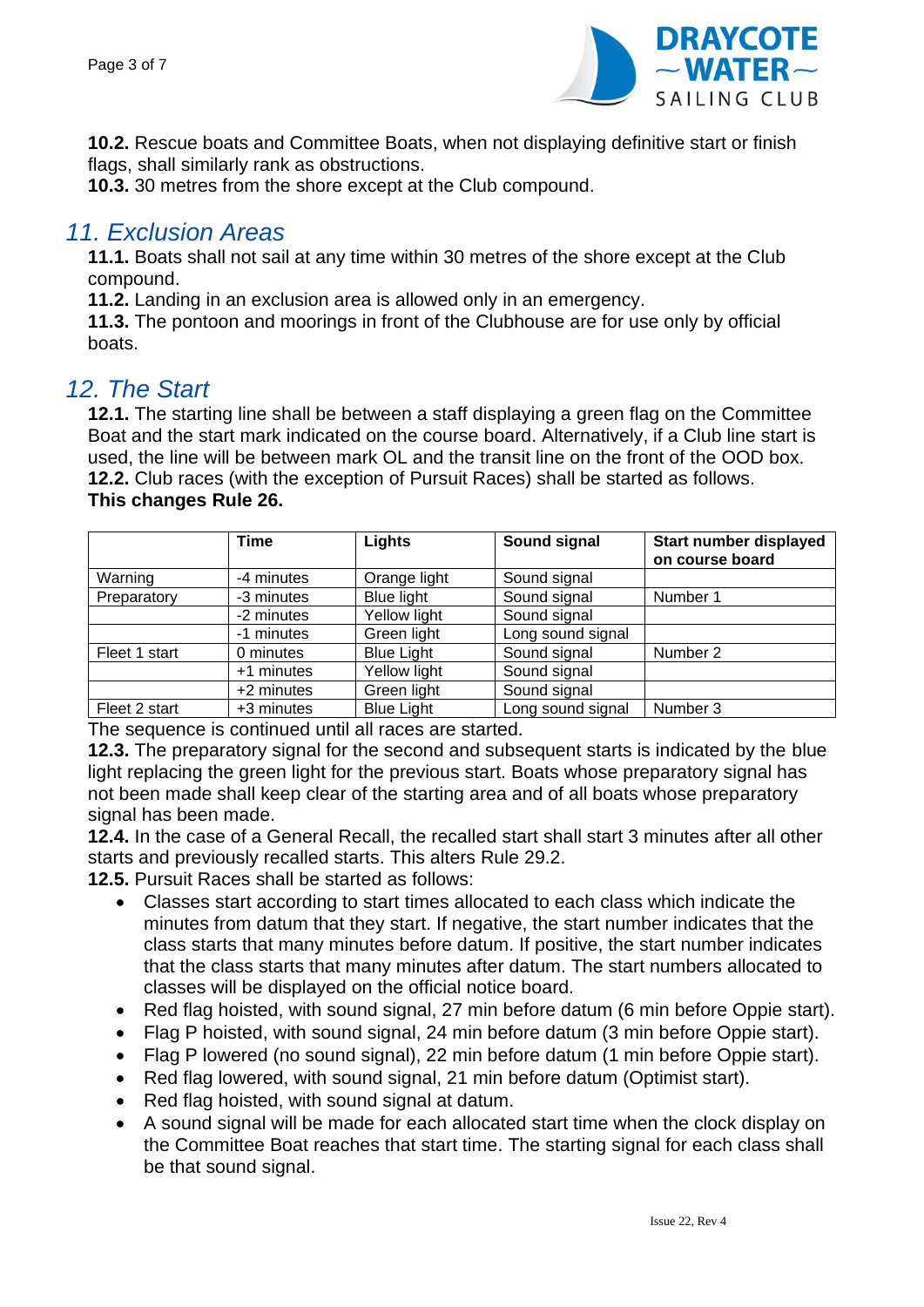

• If the clock display breaks down, it will be replaced by an Emergency Number Board which will show the minutes to datum with every sound signal before datum and will count up each minute after datum.

**12.6.** A race may not be started if, in the opinion of the Race Officer, the wind is so light that there is a risk that a significant number of boats may not complete the course before the expiration of the Time Limit set.

## *13. Shortening or Abandoning After the Start*

**13.1.** Racing may be abandoned, or shortened, in accordance with Rule 32. If the light system is in use then the shorten course signal will be indicated by a solid blue light and flashing yellow light with the letter S being displayed on the digital display below the course board.

#### **This changes Rule 32.**

#### *14. The Finish*

**14.1.** For all races except Pursuit Races, the finish line shall be the original start line. **14.2.** At the discretion of the race officer, in exceptional circumstances (like the wind dying completely), a competitor in a single fleet race may be finished on the course by a committee boat or safety boat displaying International Code Flag W. Any competitor so finished will score the number of points in accordance to their finishing position in that race. **This changes RRS 28.1.**

**14.3**. Boats which have finished shall not re-cross the finish line in either direction and shall remain clear of the finishing line. Boats re-crossing may be scored at the lowest position. This shall not be grounds for redress. **This changes RRS 62.1(a)**

**14.4.** For Pursuit Races, the finish line shall be a rolling line formed by two power boats displaying blue flags, which will work their way back through the fleet from the first boat at the end of the race to the last competitor. There may also be fixed finish points at marks of the course, as decided by the Race Officer.

#### *15. Time Limit*

**15.1.** For all races except Pursuit Races, the Time Limit shall be two hours from the start for that class. Boats failing to finish within 30 minutes after the first boat of her class finishes or within the Time Limit, whichever is later, shall be scored "Did not finish". This changes Rule 35.

## *16. Declarations*

**16.1.** Competitors shall declare that they have completed the race correctly by signing the relevant column of the signing-on sheets.

**16.2.** For competitors retiring from or not starting a race, the standard codes of RRS Appendix A11 Scoring Abbreviations should be used.

## 17. Exoneration Penalty, Advisory Hearing and RYA Arbitration

**17.1.** The Exoneration Penalty and the Advisory Hearing and RYA Arbitration procedures of the RYA Rules Disputes Procedures may be available. Decisions from RYA Arbitration can be referred to a protest committee but cannot be reopened or appealed. See the Protest Kit for details. The post-race penalty will be 30%.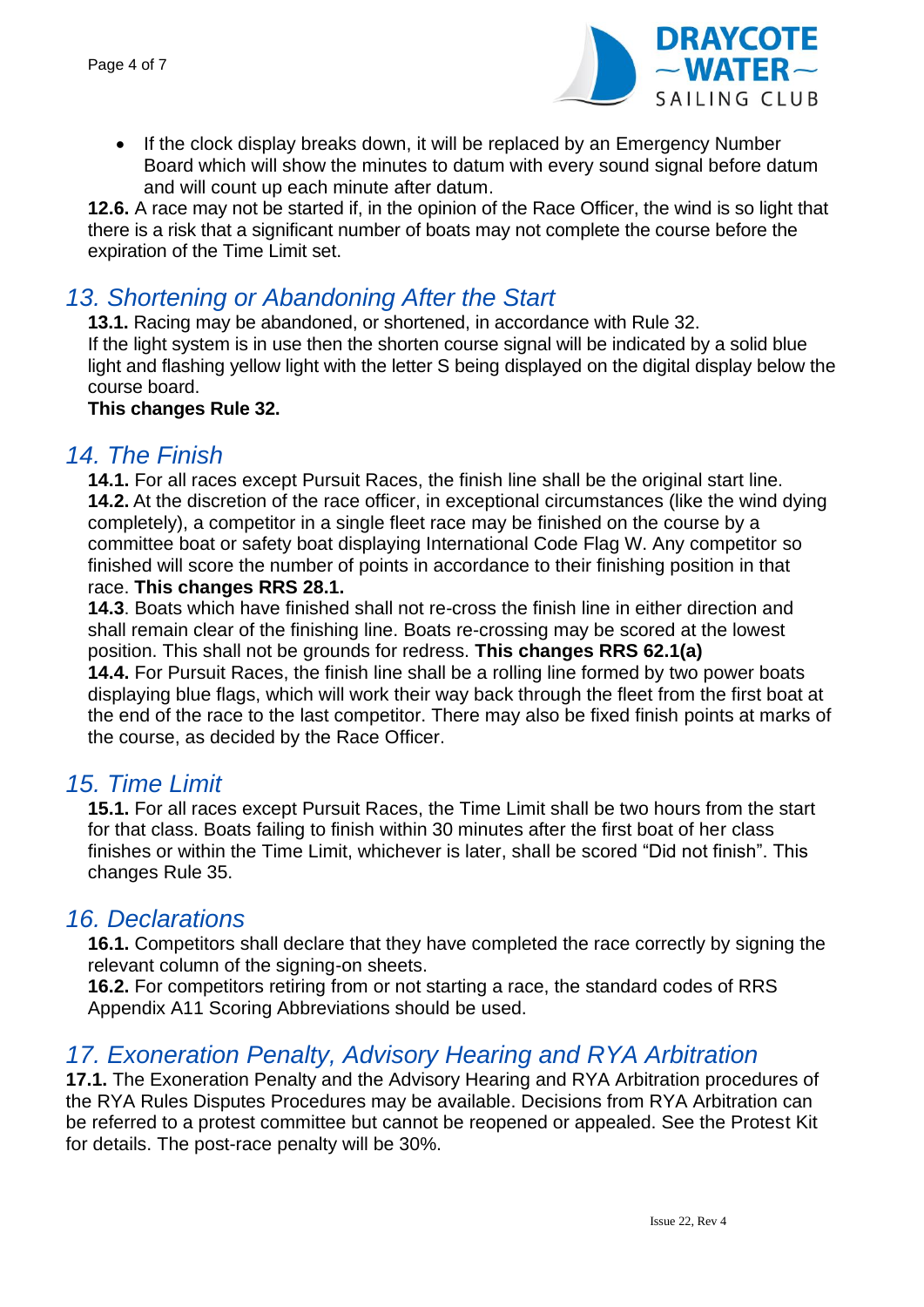

## *18. Protests*

**18.1.** Protests shall be written on forms available at the Race Office and delivered there within 60 minutes after the time of the last boat's finish, except when races have been notified to competitors as being run contiguously ('back-to-back'). In this case protests for all 'back-to-back' races must be made within 60 minutes of the time the last boat finishes for the last race. The Race Committee may extend this time limit in exceptional circumstances.

**18.2.** The Protest Committee shall hear protests in approximately the order of receipt as soon as possible.

**18.3.** Rule 66 is changed by adding this sentence: "On the last day of racing, a party to a hearing may ask for a reopening no later than 30 minutes after being informed of the decision".

**18.4.** If a Protest Committee awards average points for a series, it should be for races sailed in the whole series, not races so far.

## *19. Scoring*

**19.1.** The scoring system and discards will be determined by the individual fleets for their own series.

**19.2.** In the case of a handicap race where for some reason finishing times are not available, a boat shall be scored as per RRS A10(a) or the number of boats finishing that race, whichever is the lower.

**19.3.** For Pursuit Races, the Great Lakes handicaps will be used. For the Pursuit Race Series, which will run each year from Easter to New Year's Day, the low point scoring system Rule A4 will apply, modified so that the series score of each helm, sailing the same class of boat with the same handicap, will be the total of her race scores with her worst score discarded if 3 or 4 races are completed and the total of her race scores with her worst two scores discarded if 5 or more races are completed.

## *20. Results*

**20.1.** As part of entering a race your results will be published in the public domain and may be given to the RYA or Great Lakes organisation for their Portsmouth Yardstick schemes. While your results contain personal data, it is normal practice to expect that, when entering a race, your results will be published, and this is a condition of entry. It is therefore part of the contract to provide you with race entry and administration that we will publish the results, which may include such information as sail number, age and gender (if there are age and gender related results).

## *21. Risk Statement*

**21.1.** Rule 3 of the Racing Rules of Sailing states: "The responsibility for a boat's decision to participate in a race or to continue racing is hers alone."

Sailing is by its nature an unpredictable sport and therefore inherently involves an element of risk.

**21.2.** By taking part in the event, each competitor agrees and acknowledges that: **21.2.1.** They are aware of the inherent element of risk involved in the sport and accept responsibility for the exposure of themselves, their crew and their boat to such inherent risk whilst taking part in the event;

**21.2.2.** They are responsible for the safety of themselves, their crew, their boat and their property whether afloat or ashore;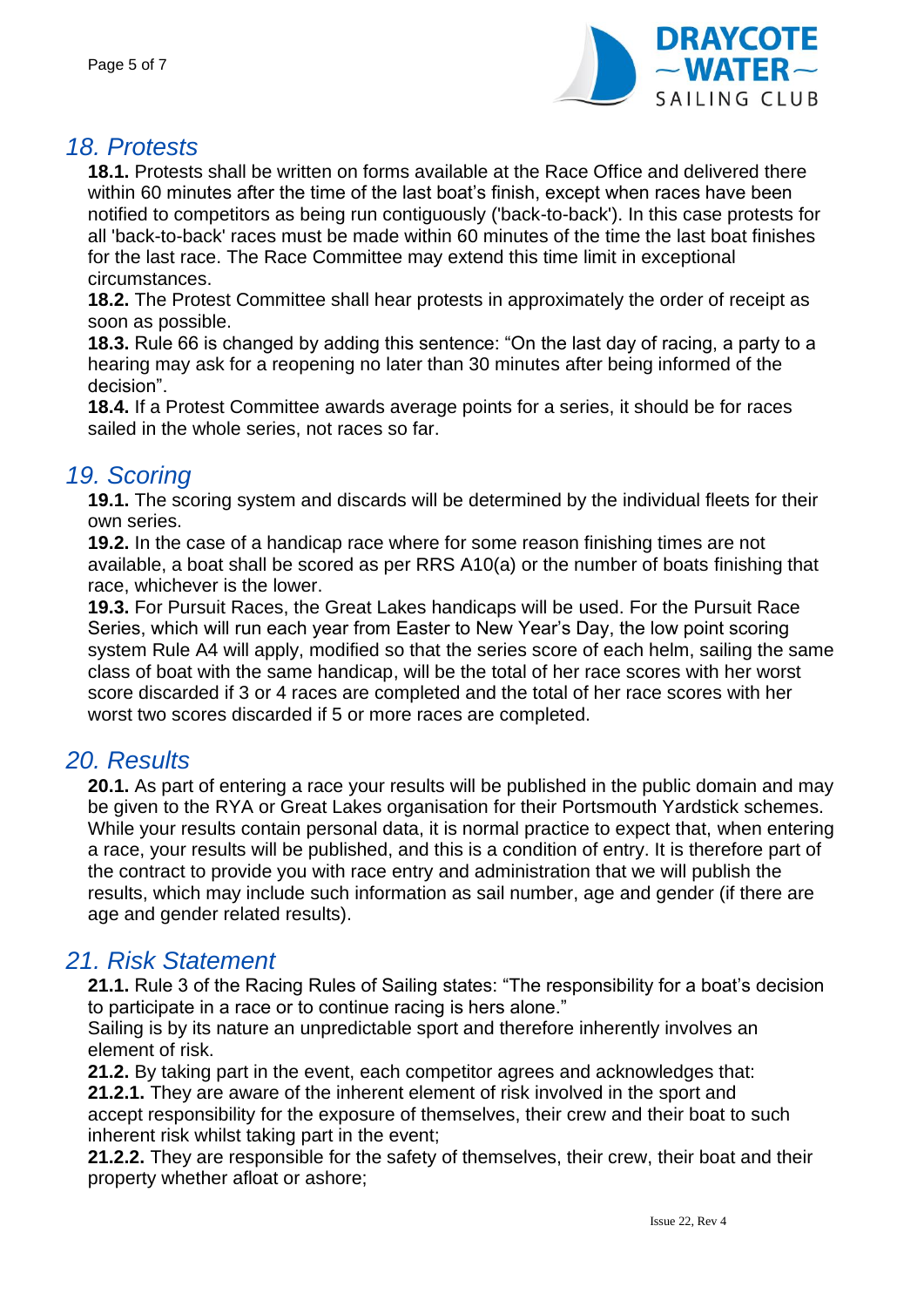

**21.2.3.** They accept responsibility for any injury, damage or loss to the extent caused by their own actions or omissions;

**21.2.4.** Their boat is in good order, equipped to sail in the event and they are fit to participate;

**21.2.5.** The provision of a race management team, patrol boats and other officials and volunteers by the event organiser does not relieve them of their own responsibilities; **21.2.6.** The provision of patrol boat cover is limited to such assistance, particularly in extreme weather conditions, as can be practically provided in the circumstances;

**21.2.7.** It is their responsibility to familiarise themselves with any risks specific to this venue or this event drawn to their attention in any rules and information produced for the venue or event and to attend any competitors briefing held for the event.

**21.2.8.** The organising authority will not accept any liability for loss, material damage or personal injury or death sustained in conjunction with or prior to, during, or after the regatta.

## *22. Support Boats*

**22.1.** No support boats are permitted on the water.

## *23. Radio Communications / Electronic Equipment*

**23.1.** Except in an emergency, a boat that is racing shall not make voice or data transmissions and shall not receive voice or data communication that is not available to all boats.

**23.2** The use of devices to view tracking, distances, angles or positioning during a race are not permitted.

**23.3.** Electronic timing devices are permitted

**23.4.** A timing device and electronic compass may be integrated in the same device.

**23.5.** An electronic device must not be capable of displaying, delivering, transmitting, receiving, calculating, correlating or storing information about wind speed, wind direction, boat speed or boat position.

#### *24. Local Rules*

**24.1.** All entrants and authorised guests shall also comply with the Club and Water Authority Regulations. DWSC reserves the right to disqualify, without a hearing, any competitor who does not comply with these local rules (this changes RRS 63.1 and A5) and particularly:-

**a)** No parking of vehicles on any roadways, slipways or grass areas, or blocking roadways or slipways.

**b)** All motor vehicles shall be parked in accordance with the Club Regulations and any instructions given by the Committee.

**c)** No motor vehicle shall be used on the Club slipways.

**d)** No boat trailer or launching trolley shall be left on any boat slipway or where it could be a hazard to others.

**e)** All craft arriving at the Club must have followed the Check, Clean, Dry programme before arriving at Draycote and commit to following it when they leave Draycote before their next launch. All visitors will be required to sign a disclaimer to this effect.

## *25. Shallows*

**25.1.** Competitors are advised to check the Notice Board for notification of shallows.